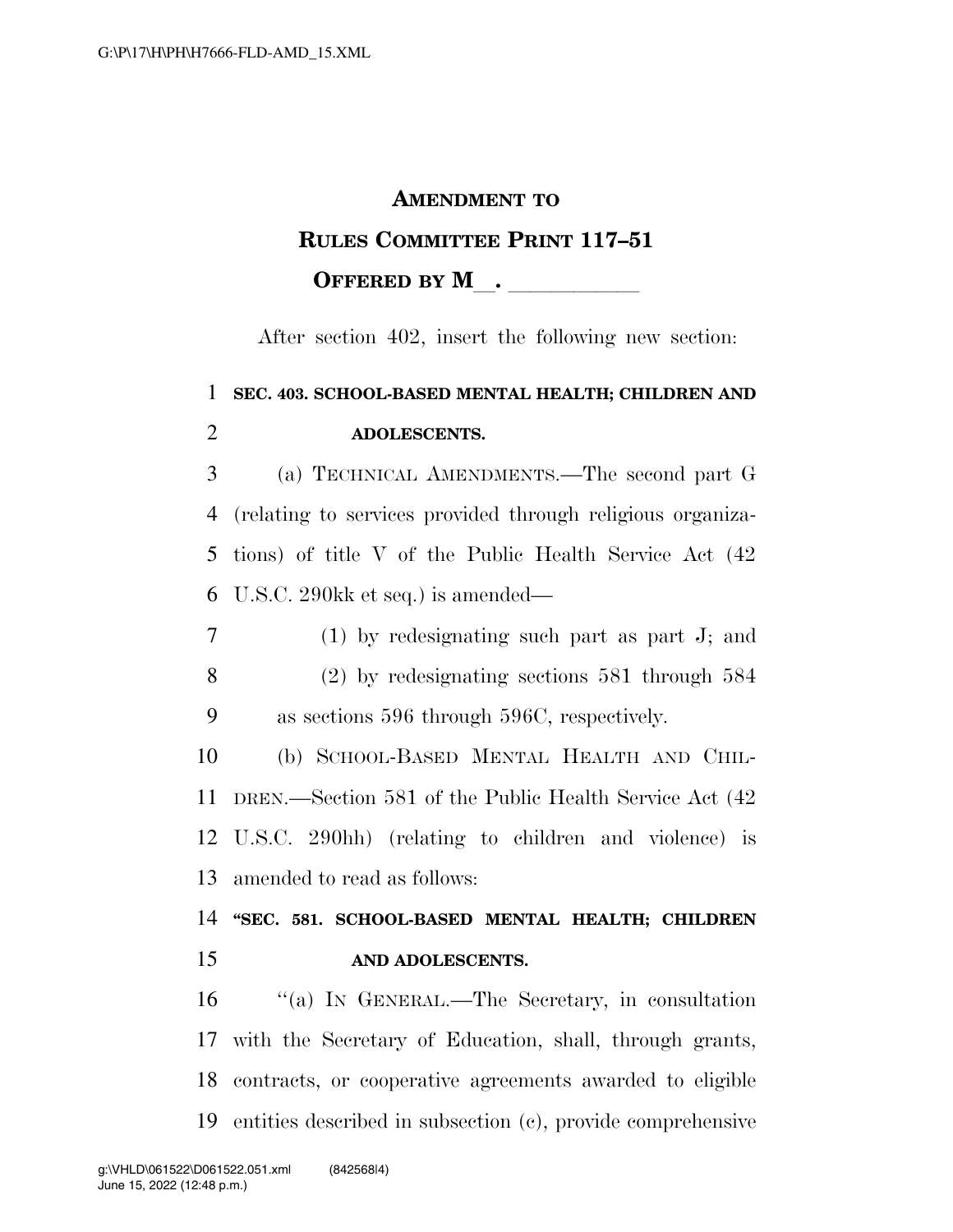school-based mental health services and supports to assist children in local communities and schools (including schools funded by the Bureau of Indian Education) deal- ing with traumatic experiences, grief, bereavement, risk of suicide, and violence. Such services and supports shall be— ''(1) developmentally, linguistically, and cul- turally appropriate;  $\frac{1}{2}$  trauma-informed; and ''(3) incorporate positive behavioral interven- tions and supports. ''(b) ACTIVITIES.—Grants, contracts, or cooperative agreements awarded under subsection (a), shall, as appro- priate, be used for—  $\frac{15}{10}$   $\frac{15}{10}$  implementation of school and community- based mental health programs that— 17 ''(A) build awareness of individual trauma and the intergenerational, continuum of impacts of trauma on populations;  $\text{``(B)}$  train appropriate staff to identify, and screen for, signs of trauma exposure, men-22 tal health disorders, or risk of suicide; and  $\cdot$  (C) incorporate positive behavioral inter- ventions, family engagement, student treatment, and multigenerational supports to foster the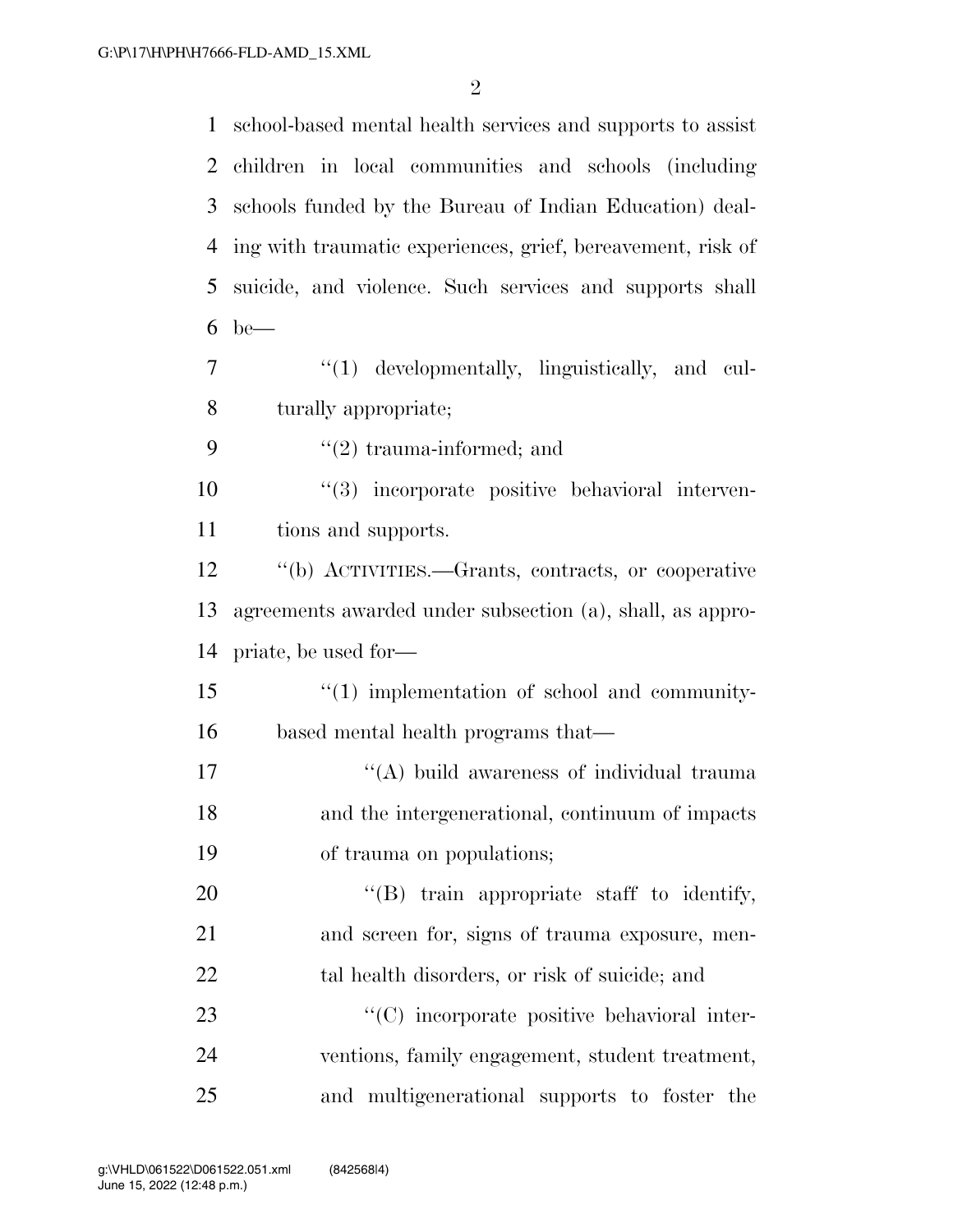health and development of children, prevent mental health disorders, and ameliorate the im-pact of trauma;

 ''(2) technical assistance to local communities with respect to the development of programs de-scribed in paragraph (1);

 ''(3) facilitating community partnerships among families, students, law enforcement agencies, edu- cation agencies, mental health and substance use disorder service systems, family-based mental health service systems, child welfare agencies, health care providers (including primary care physicians, mental health professionals, and other professionals who specialize in children's mental health such as child and adolescent psychiatrists), institutions of higher education, faith-based programs, trauma networks, and other community-based systems to address child and adolescent trauma, mental health issues, and vi-olence; and

 $\frac{1}{4}$  establishing mechanisms for children and adolescents to report incidents of violence or plans by other children, adolescents, or adults to commit violence.

24 "(c) REQUIREMENTS.—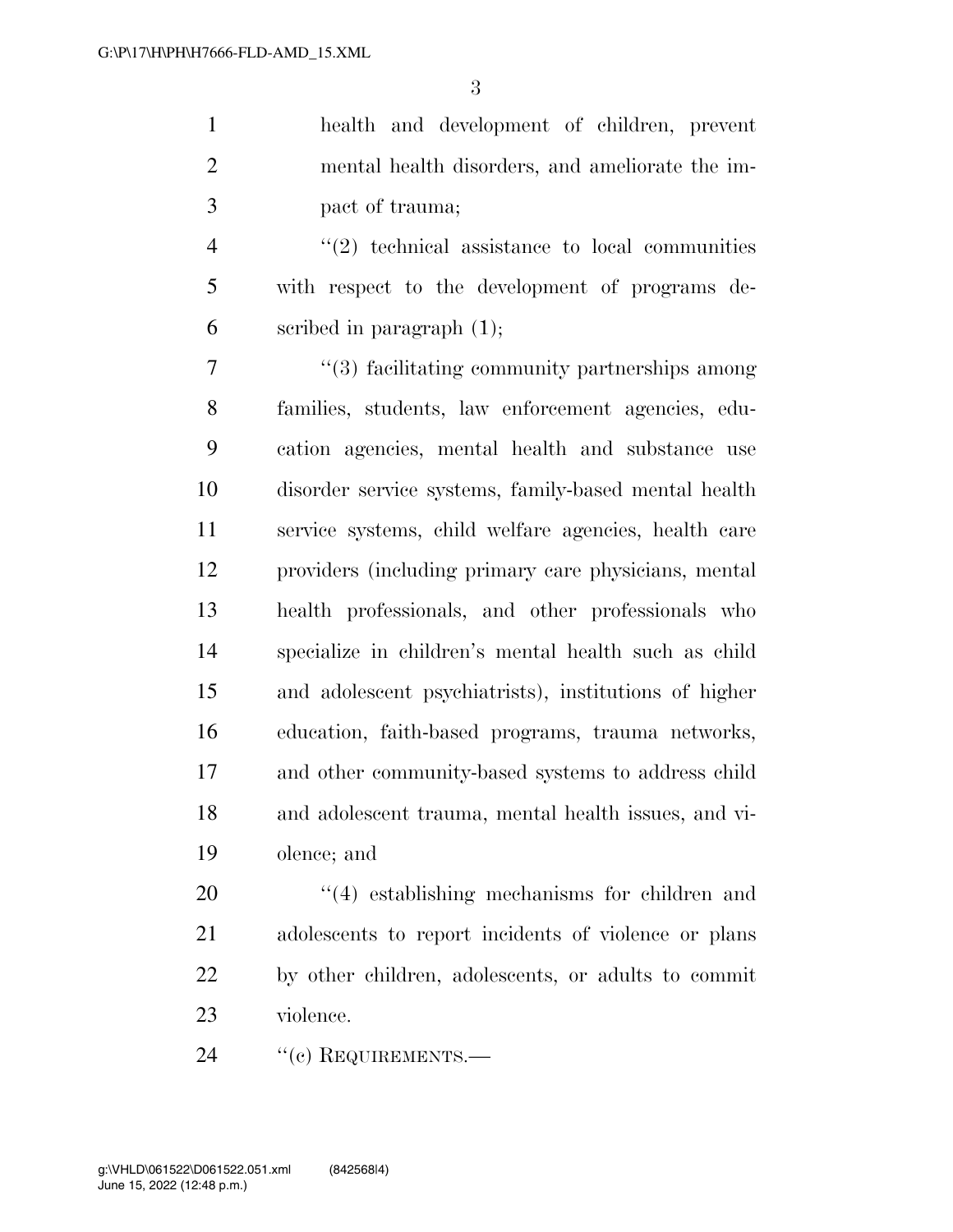$\frac{1}{1}$  In GENERAL.—To be eligible for a grant, contract, or cooperative agreement under subsection (a), an entity shall be a partnership that includes— ''(A) a State educational agency, as de- fined in section 8101 of the Elementary and Secondary Education Act of 1965, in coordina- tion with one or more local educational agen- cies, as defined in section 8101 of the Elemen- tary and Secondary Education Act of 1965, or a consortium of any entities described in sub- paragraph (B), (C), (D), or (E) of section 8101(30) of such Act; and ''(B) at least 1 community-based mental health provider, including a public or private mental health entity, health care entity, family- based mental health entity, trauma network, or other community-based entity, as determined by the Secretary (and which may include addi- tional entities such as a human services agency, law enforcement or juvenile justice entity, child welfare agency, agency, an institution of higher education, or another entity, as determined by 23 the Secretary).

24 "(2) COMPLIANCE WITH HIPAA.—Any patient records developed by covered entities through activi-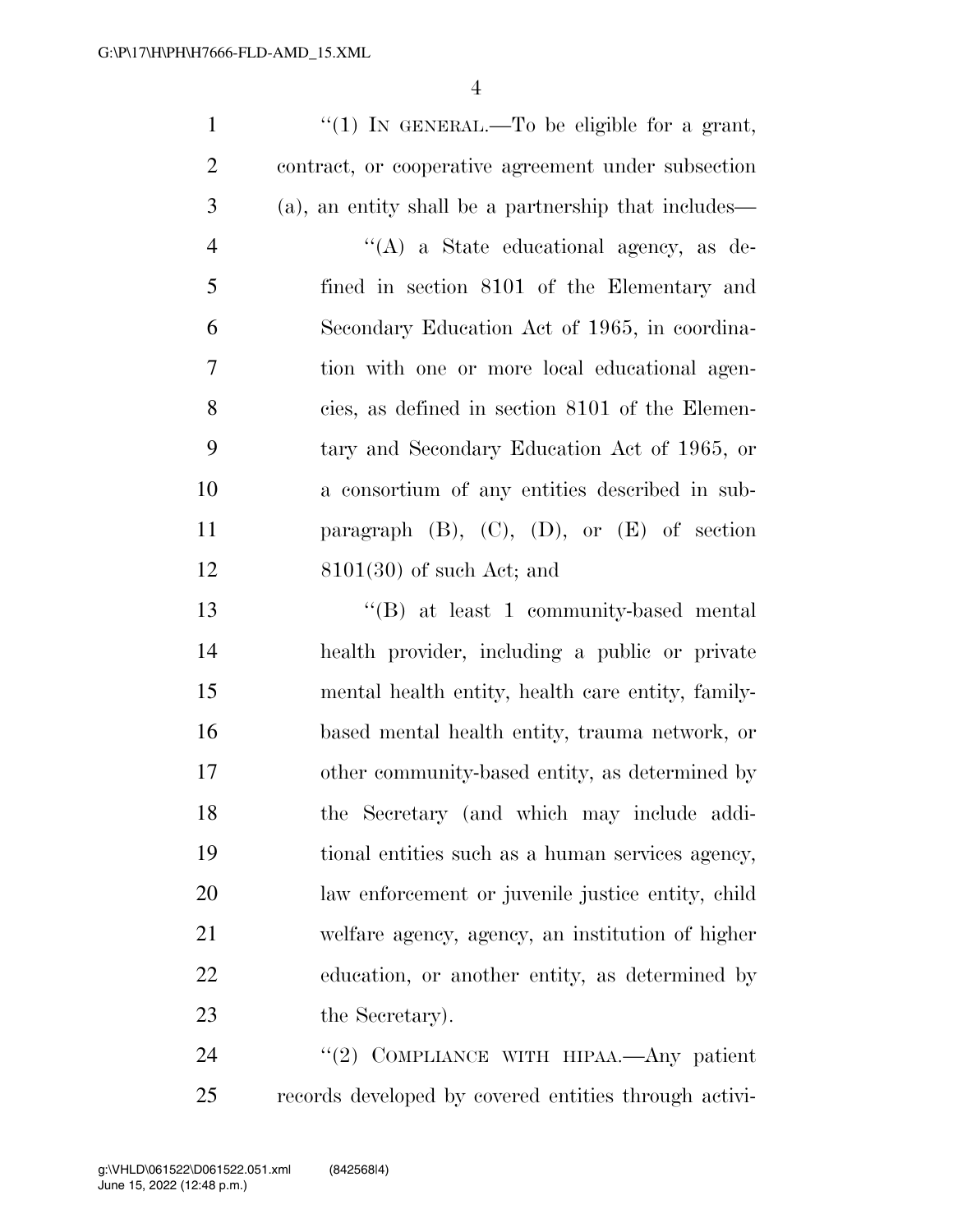ties under the grant shall meet the regulations pro- mulgated under section 264(c) of the Health Insur-ance Portability and Accountability Act of 1996.

 ''(3) COMPLIANCE WITH FERPA.—Section 444 of the General Education Provisions Act (commonly known as the 'Family Educational Rights and Pri- vacy Act of 1974') shall apply to any entity that is a member of the partnership in the same manner that such section applies to an educational agency or institution (as that term is defined in such section).

 ''(d) GEOGRAPHICAL DISTRIBUTION.—The Secretary shall ensure that grants, contracts, or cooperative agree- ments under subsection (a) will be distributed equitably among the regions of the country and among urban and rural areas.

 ''(e) DURATION OF AWARDS.—With respect to a grant, contract, or cooperative agreement under sub- section (a), the period during which payments under such an award will be made to the recipient shall be 5 years, with options for renewal.

21 ""(f) EVALUATION AND MEASURES OF OUTCOMES.— 22 "(1) DEVELOPMENT OF PROCESS.—The Assist- ant Secretary shall develop a fiscally appropriate process for evaluating activities carried out under this section. Such process shall include—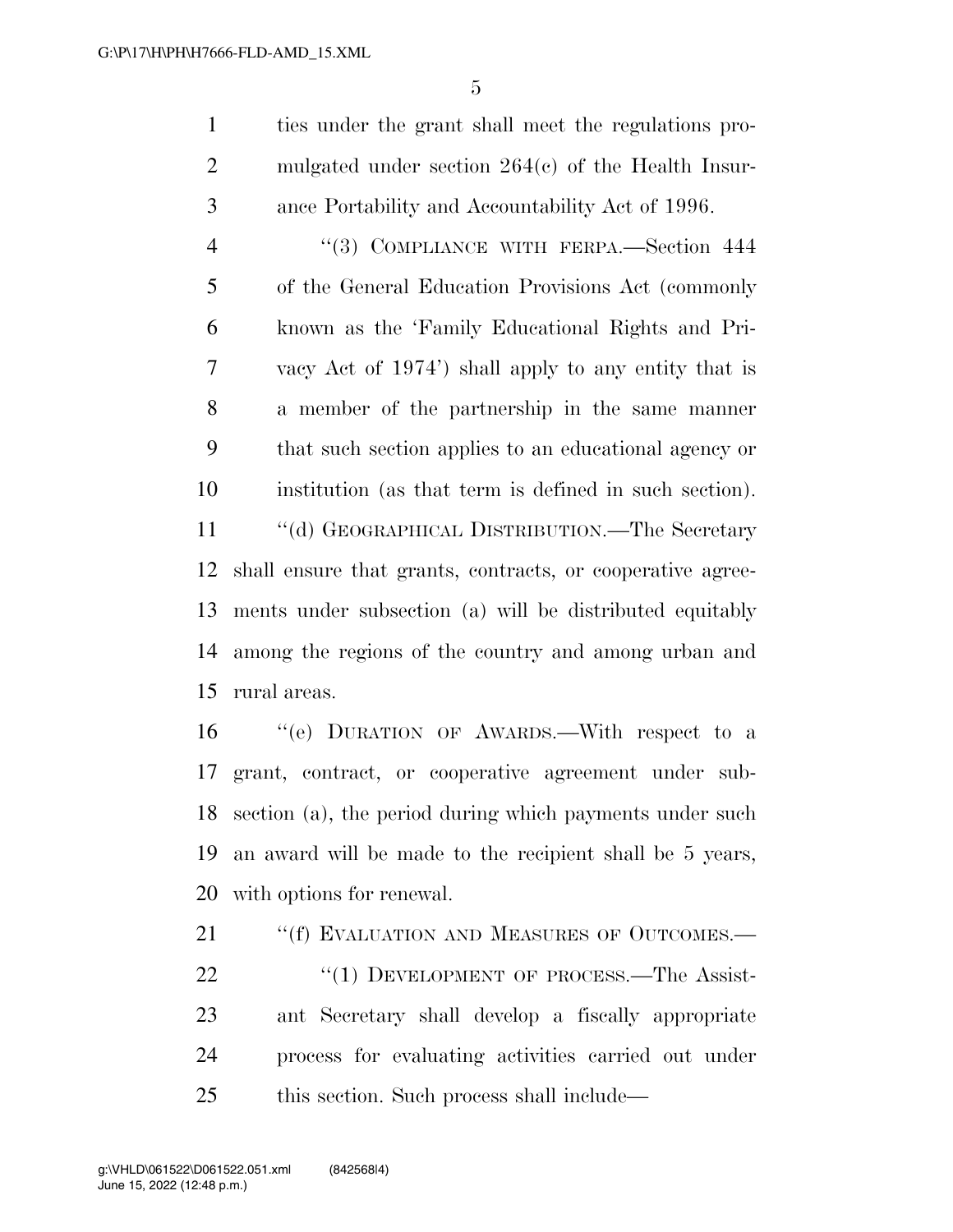| $\mathbf{1}$   | $\lq\lq$ the development of guidelines for the         |
|----------------|--------------------------------------------------------|
| $\overline{2}$ | submission of program data by grant, contract,         |
| 3              | or cooperative agreement recipients;                   |
| $\overline{4}$ | "(B) the development of measures of out-               |
| 5              | comes (in accordance with paragraph $(2)$ ) to be      |
| 6              | applied by such recipients in evaluating pro-          |
| 7              | grams carried out under this section; and              |
| 8              | $\lq\lq$ (C) the submission of annual reports by       |
| 9              | such recipients concerning the effectiveness of        |
| 10             | programs carried out under this section.               |
| 11             | "(2) MEASURES OF OUTCOMES.—The Assistant               |
| 12             | Secretary shall develop measures of outcomes to be     |
| 13             | applied by recipients of assistance under this section |
| 14             | to evaluate the effectiveness of programs carried out  |
| 15             | under this section, including outcomes related to the  |
| 16             | student, family, and local educational systems sup-    |
| 17             | ported by this Act.                                    |
| 18             | "(3) SUBMISSION OF ANNUAL DATA.—An eligi-              |
| 19             | ble entity described in subsection (c) that receives a |
| 20             | grant, contract, or cooperative agreement under this   |
| 21             | section shall annually submit to the Assistant Sec-    |
| 22             | retary a report that includes data to evaluate the     |
| 23             | success of the program carried out by the entity       |
| 24             | based on whether such program is achieving the pur-    |
| 25             | poses of the program. Such reports shall utilize the   |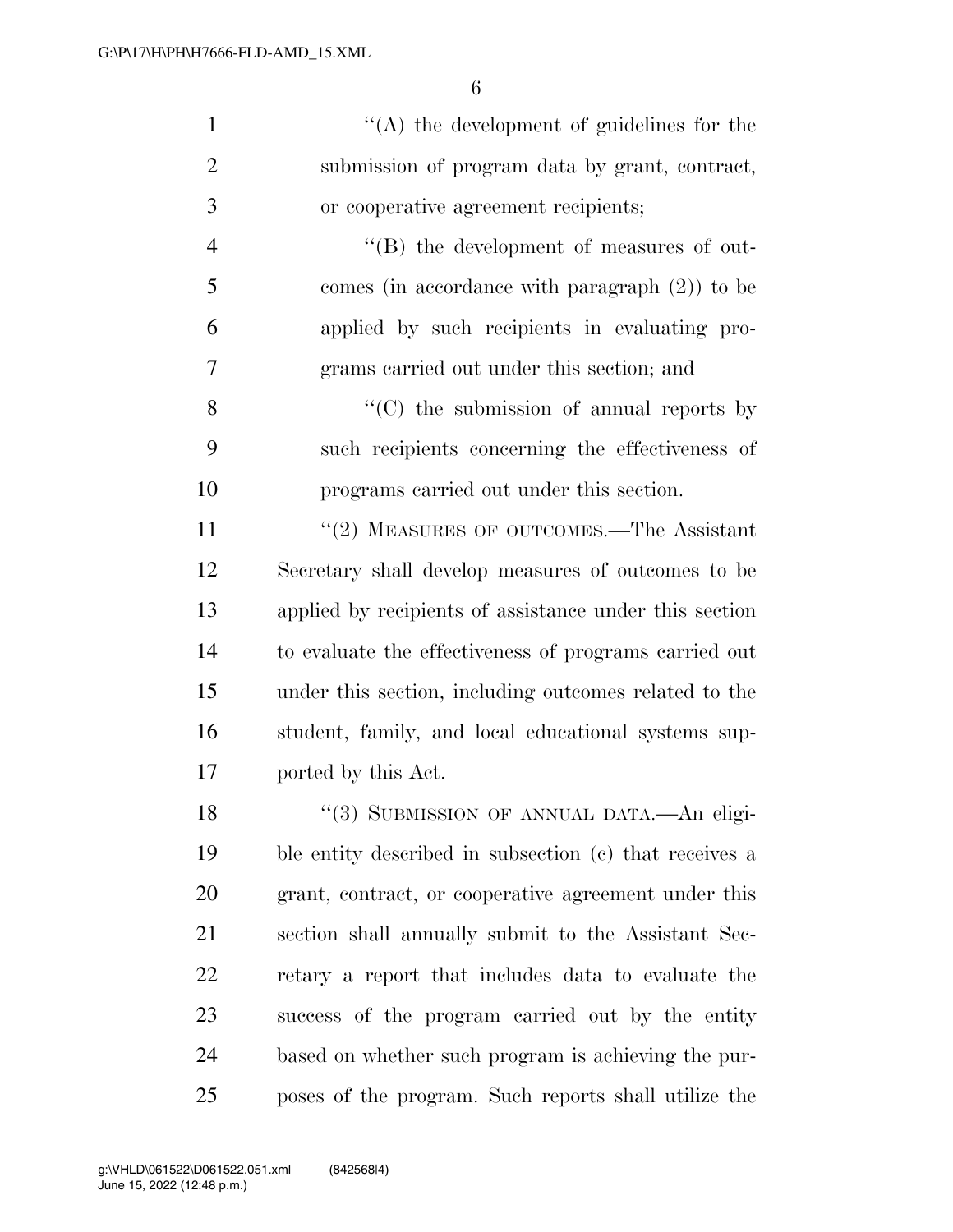| $\mathbf{1}$   | measures of outcomes under paragraph $(2)$ in a rea-          |
|----------------|---------------------------------------------------------------|
| $\overline{2}$ | sonable manner to demonstrate the progress of the             |
| 3              | program in achieving such purposes.                           |
| $\overline{4}$ | "(4) EVALUATION BY ASSISTANT SECRETARY.-                      |
| 5              | Based on the data submitted under paragraph (3),              |
| 6              | the Assistant Secretary shall annually submit to              |
| 7              | Congress a report concerning the results and effec-           |
| 8              | tiveness of the programs carried out with assistance          |
| 9              | received under this section.                                  |
| 10             | "(5) LIMITATION.—An eligible entity shall use                 |
| 11             | not more than 20 percent of amounts received under            |
| 12             | a grant under this section to carry out evaluation            |
| 13             | activities under this subsection.                             |
| 14             | "(g) INFORMATION AND EDUCATION.—The Sec-                      |
| 15             | retary shall disseminate best practices based on the find-    |
| 16             | ings of the knowledge development and application under       |
| 17             | this section.                                                 |
| 18             | "(h) AMOUNT OF GRANTS AND AUTHORIZATION OF                    |
| 19             | APPROPRIATIONS.                                               |
| 20             | "(1) AMOUNT OF GRANTS.—A grant under this                     |
| 21             | section shall be in an amount that is not more than           |
| 22             | $\text{$}2,000,000$ for each of the first 5 fiscal years fol- |
| 23             | lowing the date of enactment of the Restoring Hope            |
| 24             | for Mental Health and Well-Being Act of 2022. The             |

Secretary shall determine the amount of each such